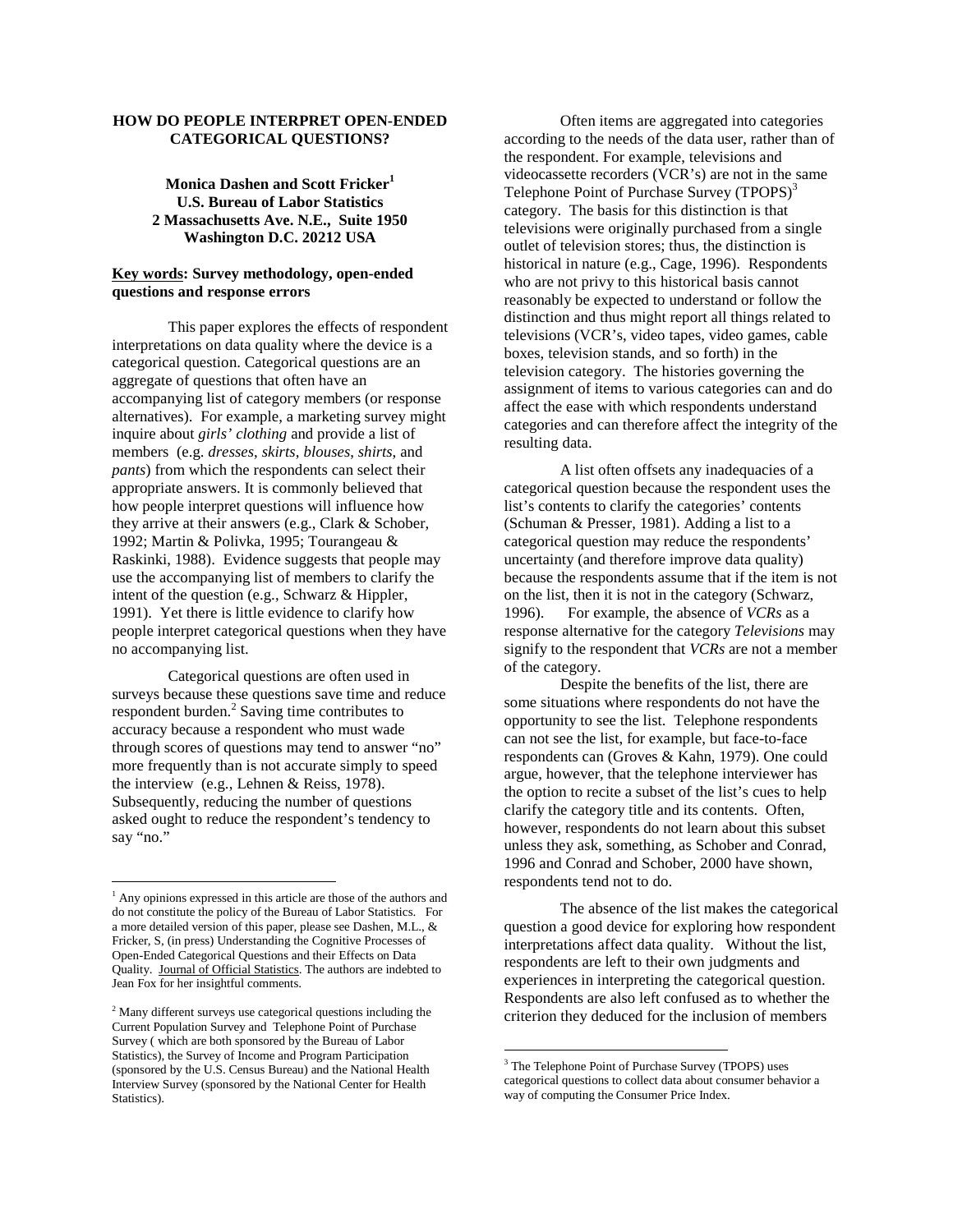is correct. If the criterion is wrong, respondents may include incorrect members (false positives) and exclude correct members (omissions), which can affect data quality.

The failure to infer the correct criterion in open-ended categorical questions becomes increasingly more likely when respondents are not asked to mention the items they consider members of the category when responding to the question. Instead, all they have to do is reply "yes" or "no" when asked a categorical question. This format is problematic for two reasons. First, the "yes/no" format does not encourage respondents to ask what belongs in the category. If they simply say "yes" or "no," then they likely will not state how they decided. The second reason is that the phone interview, with its more time pressured format than that of a face-toface interview, makes people want to answer each question as quickly possible; therefore respondents will likely not take the time to state how they decided (e.g.,Rockwood, Sangster, & Dillman, 1997).

To date, despite the prevalence and pitfalls of open-ended categorical questions little is known about how people respond to them. Many survey methods researchers show how people use a list to clarify the contents of a categorical question (e.g. Schwarz & Hippler, 1991). However, few survey methods researchers show how people understand such questions without the aid of a list. The present work fills this gap by focusing on how people formulate a criterion of inclusion for open-ended categories. To do so, we turn to the psychological literature where commonly researchers account for how people respond to open-ended categorical questions.

### Criterion for Inclusion of Responses in Open-Ended Categorical Questions

Although much research has been done on the topic of categorization, we have chosen to focus on three discernable and identifiable theories - physical similarity, essence, and goal—that offer predictions as to how people formulate a criterion of inclusion for consumer-oriented categories such as those in the TPOPS. (In this work, we will focus on the clothing-, food-, and computer-related questions in the TPOPS.) Table 1 describes these theoretical predictions.

 In our discussion of each theory, we will rely on the TPOPS *Women's Dresses* category to point out the different theoretical predictions. The TPOPS designers classify all types of dresses (e.g., *gowns*, *sun dresses*, and *business dresses*) as members of the category *Women's Dresses*, whereas

all types of accessories (e.g., *scarves*, *hats*, *stockings*, and *belts*) are not classified as members.

Table 1. Summary of Theoretical Predictions.

| Expla-<br>nation                       | Methods of Interpretation for Open-Ended<br><b>Categorical Questions</b>                           |                                                                                                                                |                                                                                                                    |  |
|----------------------------------------|----------------------------------------------------------------------------------------------------|--------------------------------------------------------------------------------------------------------------------------------|--------------------------------------------------------------------------------------------------------------------|--|
|                                        | Physical<br>Similarity                                                                             | Essence                                                                                                                        | Goal                                                                                                               |  |
| Definition<br>of<br><b>Processes</b>   | All items<br>that look<br>alike go<br>together.                                                    | All items that<br>share an inherent<br>property go<br>together.                                                                | All items<br>that serve<br>the purpose<br>for the<br>category go<br>together.                                      |  |
| Women's<br><b>Dresses</b><br>$ABX = T$ | <b>Dresses</b><br>that have a<br>one-piece<br>bodice and<br>skirt<br>belong<br>$\mathbf{r}$<br>.11 | Dresses that share<br>the implied<br>formality generally<br>associated with a<br>work place or<br>special occasion<br>belong.* | <b>Dresses</b><br>and<br>accessories<br>that serve<br>the goal "of<br>getting<br>dressed,"<br>belong.<br>$\ddotsc$ |  |

(\*) Note: People will often use the phrase a " dress occasion" to describe the level of formality of an event.

The physical similarity proponents argue that people strictly decide category membership based on an item's physical resemblance to other category members (e.g., Medin, 1989). As a reaction against the physical similarity proponents, the essence advocates argue that people look beyond the surface of an entity and focus on an inherent property when assessing whether something is a member of a category (e.g.,Rips, 1989).

 The essence interpretation differs from the physical similarity interpretation in that it is more restrictive in terms of what are acceptable candidates. Under the essence interpretation, for example, the respondent would not include a *T-shirt dress* or a *sundress* in the *Women's Dresses* category because these dresses do not have the implied formality, even though they have a one-piece bodice and skirt, as required by the physical similarity interpretation.

 Unlike the physical similarity and essence proponents, the goal advocates argue that all items that serve a *purpose* for the category go together (e.g. Barsalou, 1983). As can be seen in column 3 of Table 1, respondents interpret the *Women's Dresses*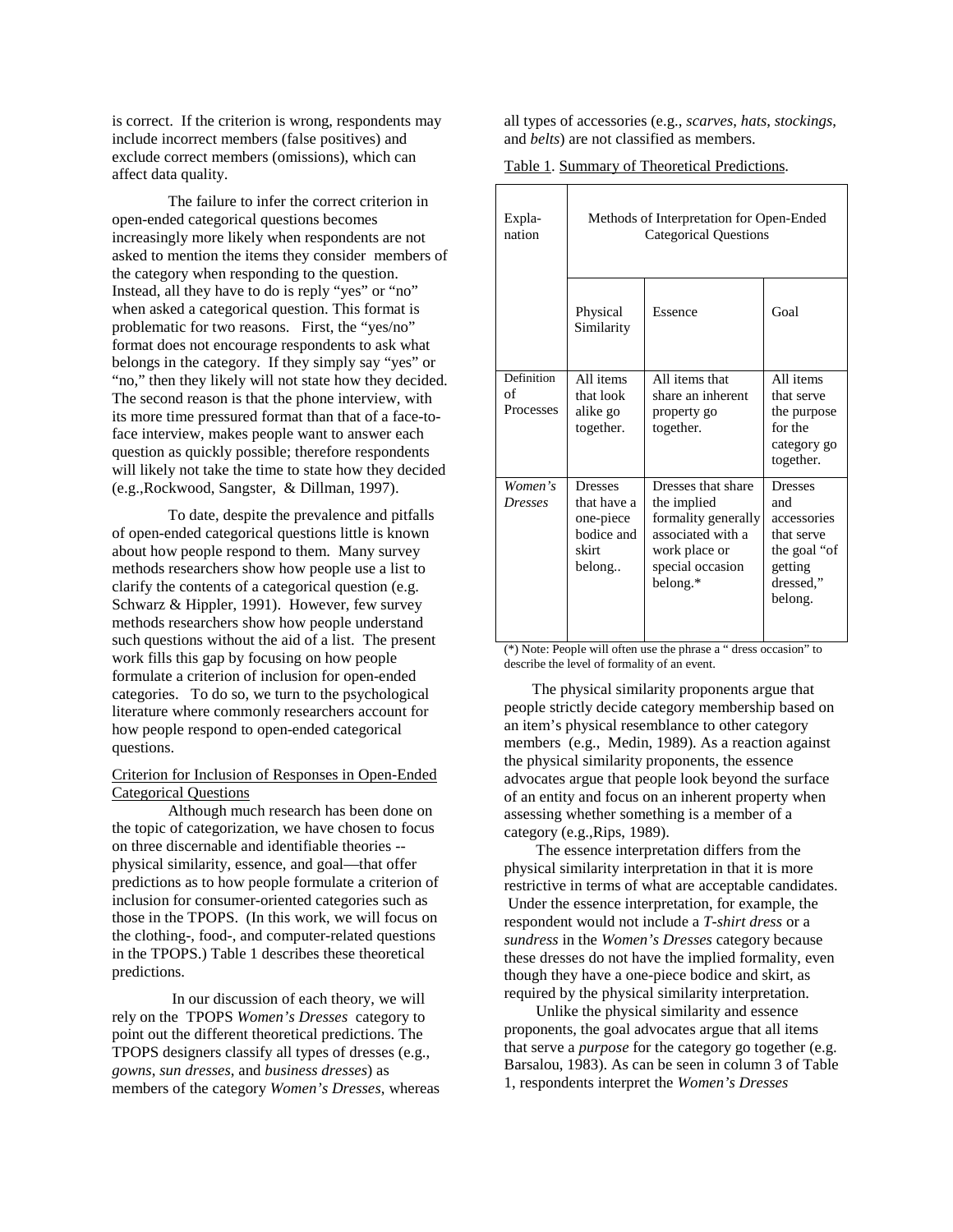category as the act of getting dressed and go beyond the process of listing various types of dresses.

The goal-oriented interpretation differs from the physical similarity interpretation in that people do not restrict themselves to listing all things that resemble a dress. Similarly, the goal-oriented interpretation differs from the essence interpretation in that people who adopt the goal-oriented interpretation would not restrict themselves to simply listing formal dress wear.

Respondents may engage in many different types of goal-oriented thinking. Because the respondents in this work will be asked about items such as food, clothing and computers, it makes sense to focus on the two most likely types of goal-oriented thinking-- "to accompany" and "to make," -- that the respondents may adopt. Let us first consider the "to accompany" type of goal-oriented thinking. When asked about *Coffee* purchases, people might say *sugar*, *cookies*, *milk* and *spoon* and justify these expenses as things used in conjunction with coffee. Now let us consider the "to make" type of goaloriented thinking. When asked about *Coffee* purchase, people might say filters, *coffee pot*, *water*, and *coffee grounds* and justify these items as things needed to make coffee.

### Aim of Present Work

The specific aims of this work are several. One aim is to find out whether respondents systematically formulate a criterion of inclusion for open-ended categorical questions. Another aim is to identify ways to prevent errors before they occur. It is reasonable to assume that the closer the fit between a category name and description and the respondents' expectations, the lower the number of errors will be. For that reason, the present work seeks the most successful criterion for each categorical question and recommends that it be used as a lead-in that clarifies the intent of the question (e.g., Belson, 1984; Fowler, 1993). One could argue that repairing a category title is a more straightforward way of reducing the number of errors. However, survey designers must also be willing to reclassify items (i.e., add items to some categories and move items from one category to another). Given the competing needs of the data users, the likelihood of survey designers re-arranging the contents of the categories is small. Accordingly, the optimal solution is to provide a lead-in statement to clarify the intent of the question.

## Study 1

 The aim of Study 1 is to understand how people interpret open-ended TPOPS category questions pertaining to food, clothing and computers. In this study, respondents were asked to think of all

relevant items in a category that they might buy and why they believed a particular item belonged in a given category. The justifications allow an exploration of the reasoning used to interpret the category title.

#### Method

Twenty-two participants received a booklet containing instructions and twelve category titles. The instructions, located on the first page of the booklet, pertained to all twelve categories. The remaining pages consisted of category titles. Each category question was on a separate page with ample space for participants to write down all relevant purchases and justifications (why the participants believed an item belonged in the categories) for those purchases. (Note: Participants were instructed to provide a justification for each item.) The participants were required to generate example purchases for the following categories: (a) *Bread*, (b) *Breakfast Cereal*, (c) *Coffee*, (d) *Cookies*, (e) *Lettuce*, (f) *Potatoes*, (g) *Computer Software*, (h) *Personal Computers & Peripheral Equipment*, (i) *Men's Suits and Sport Coats*, (j) *Men's Outerwear*, (k) *Women's Dresses*, and (l) *Women's Outerwear*. Respondents were instructed to interpret the open-ended categorical questions as hypothetical. Though all participants saw the same set of category titles, no two people saw the same order of category titles in the booklet. (Note: these categories were patterned after the TPOPS questions.) With one exception (the *Personal Computers & Peripheral Equipment* category), all categories are designed in such a way that only literal instantiations will belong in the category. For example, the *Coffee* category consists of items such as *decaffeinated coffee* and *flavored coffee*. Similarly, the *Women's Dresses* category consists of such items as *sun dresses, evening dresses*, and *bridal dresses*. The *Personal Computers & Peripheral Equipment* category consists of the computer in its entirety (literal instantiations), but it also includes items that accompany computers and are not, strictly speaking, computers. For example, *modems*, *speakers*, *printers*, and other peripheral devices are included in that category. In this respect, the *Personal Computers & Peripheral Equipment* category differs from the other two mentioned above. Including *printers* in the *Personal Computers & Peripheral Equipment* category is akin to including *coffee filters* in the *Coffee* category or *slips* in the *Women's Dresses* category.

#### Results/Discussion

The discussion of the data analysis has been broken down into two sections. Section one describes the scoring procedure. Section two discusses the results of the exemplar generation task.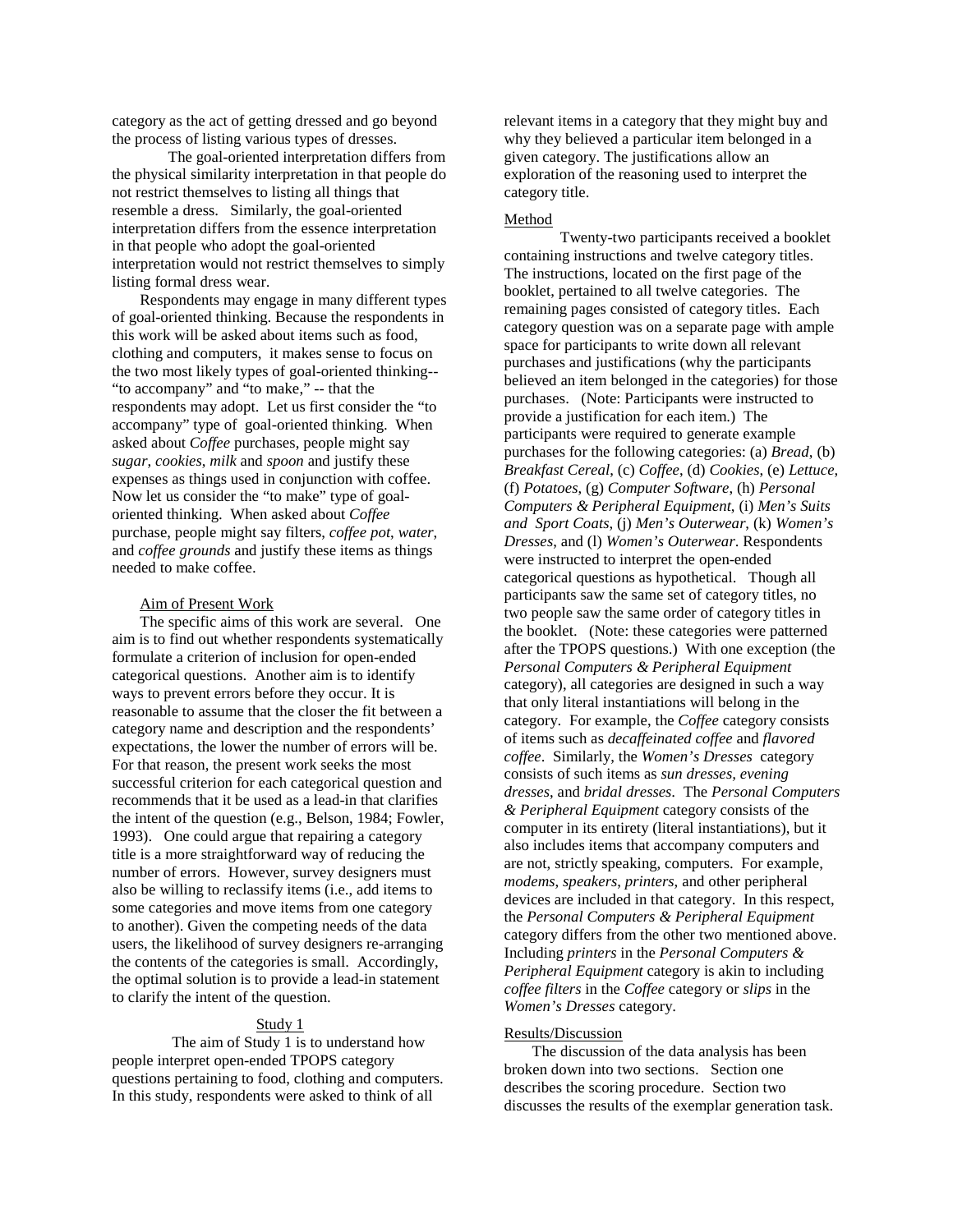#### Description of Scoring Procedure.

The scoring procedure for the exemplar generation task (in which people were asked to say what belongs in a particular category and why they think it belongs) was two-fold. First, the fictitious purchases listed were scored as intended or unintended reports based on whether they correspond to the intentions of the designers of the TPOPS survey. Second, the open-ended justifications were collected and classified into various categories for further analyses. These two procedures are further discussed in the following two sections: (1) scoring of listed fictitious purchases and (2) scoring of justifications.

# Scoring of Listed Fictitious Purchases.

For each participant, the items or fictitious purchases reported for each category were classified into three mutually exclusive categories: (a) intended exemplars (present on the TPOPS cue sheet and reported by the respondents), (b) intended but not mentioned exemplars (items reported only in the TPOPS cue sheet) and, (c) unintended exemplars (reported by the respondent but not on the TPOPS cue sheet). $\frac{4}{1}$  Using the intended exemplar and unintended exemplar counts, two proportional measures of performance were calculated: intended exemplar rate and unintended exemplar rate.<sup>5</sup>

Scoring of Justifications. Responses to the question, "Why do you think this item is a member of the category?" in the exemplar generation task were classified into one of four major groups: (1) literal, (2) to make, (3) to accompany, and (4) essence. First, the "literal" group involved those participants who interpreted (or justified) the category titles in a literal and narrow manner. In doing so, respondents tended to comment on the fact that it is an instantiation of a category (e.g., "it is a type of lettuce"). Second, the "to make" group involved those respondents who justified their responses as things that were either used to make something or used as an ingredient in

 $\overline{a}$ 

something (e.g., "water is used to make coffee;" "potatoes are used to make potato salad"). A justification coded as "to make" is related to the goaloriented interpretation of the category. Third, the "accompany" group involved those participants who said that the item was used to accompany something (e.g., "cream is used to flavor my coffee;" "sour cream is a topping for potatoes"). A justification coded as "to accompany" is related to the goaloriented interpretation of the category. Fourth, the "essence" group involved those participants who said that the item contained some sort of underlying property of the category (e.g., "gloves provide warmth;" "coffee contains caffeine which is a 'pick me up'"). A justification pertaining to the essence of the category is related to the essence interpretation of the category.

#### Exemplar Generation Task Performance.

 Analysis of the exemplar generation task performance also involved two steps. First, preliminary analyses involving accuracy were conducted to find out just how good people were at generating items that are on the TPOPS category cue list. Second, analyses were conducted to find out just how people interpret the category title and whether their interpretations are random or based on some systematic misinterpretation.

Category Accuracy. The present analysis was performed to address the following question: How difficult is it for respondents to interpret the questions correctly? As mentioned previously, two indices were calculated: (1) intended exemplar rates and (2) unintended exemplar rates. For the sake of clarity and brevity, the questions have been collapsed into three different types (food, clothing and computer).

If the respondents had understood the question perfectly, they would have been expected to report all (or almost all) the correct items for each category without erroneously reporting false positives (unintended exemplars). Omissions and unintended exemplars did occur. No differences in intended exemplar rates (.45 -.57) were observed among category types  $(F(2,173)=0.94, p=.40)$ . Similarly, there were no differences in unintended exemplar rates (.43-.55) among category types  $(F(2,173)=.94,$  $p=40$ ).

 In summary, the low intended exemplar rates and high unintended exemplar rates indicate that people did not understand the open-ended categorical questions as intended. This finding raises a followup question: Are the omissions and unintended exemplars random, or are they based on systematic misinterpretation? In other words, are survey

<sup>4</sup> Examples of intended exemplars included (1) *rain coats* for *Women's Outerwear*, (2) *spreadsheets* for *Computer Software*; and (3) *decaffeinated coffee* for *Coffee.* Examples of unintended exemplars include: (1) *scarf* for *Women's Outerwear*, (2) *printers* for *Software* and (3) *sugar* for *Coffee*.

<sup>&</sup>lt;sup>8</sup> The intended exemplar rate performance was defined as: p(intended exemplar) =  $i/T$ . Where *i* is the number of intended exemplars between the exemplar generation task and the cue list and T is the total number of items reported in the category. The unintended exemplar rate performance was defined as:  $p$ (unintended exemplars) =  $(u/T)$ . Where *u* is the number of unintended exemplars in the exemplar generation task and T is identical to that of the intended exemplar rate.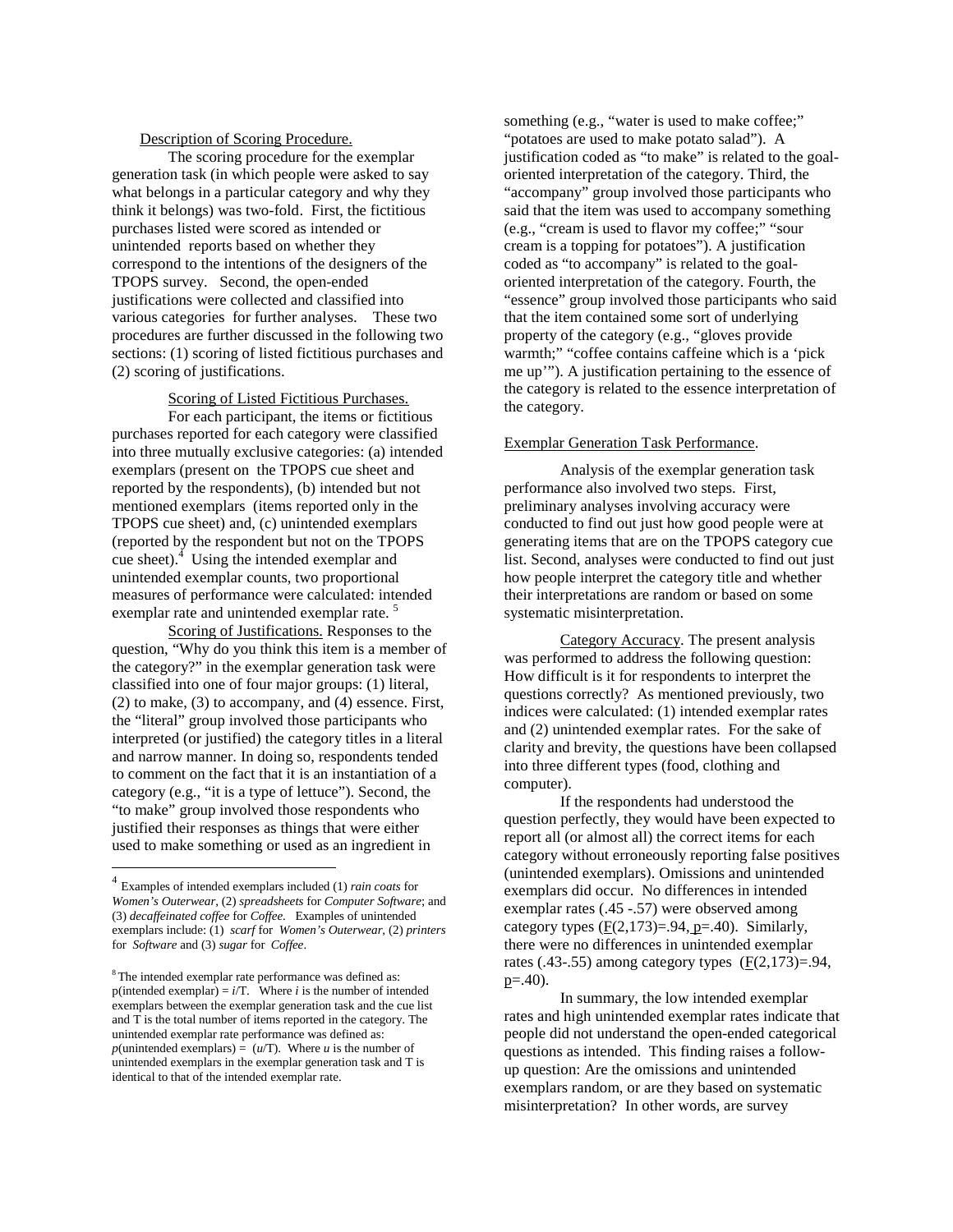respondents consistently or frequently using some rationale to guide their responses? The next section addresses this question.

 Category Accuracy & Justifications. The analyses of category accuracy and respondents' justifications were designed to answer two questions intended to give a general idea of how people interpreted category titles and arrived at their reports, both correct and false: (1) Is there a particular interpretation that tends to lead people in the right direction and produces significantly more intended exemplars for all or some of the questions than do other interpretations? Given that a person is correct what strategy does he/ she use? (2) Is there a particular interpretation for each category type that tends to lead people astray and produce more unintended exemplars for all or some of the categories than do other interpretations? Given that a person is incorrect because he/she produced an unintended exemplar what strategy did he/she use?

The goal of the first question was to find out which method people resort to most frequently when they produce the correct answer (or intended exemplar). The frequencies of intended exemplars (as contained in the entries for each category of Table 2a) were compared across all four methods using an adjusted probability level chi-square analysis (Agresti, 1990).

Table 2a: Intended Exemplar Percentages by Justification

|                           |             | Categories                      |                                |
|---------------------------|-------------|---------------------------------|--------------------------------|
|                           | Food        | Clothing                        | Computer                       |
|                           | Intended    | Intended                        | Intended                       |
|                           | Exemplars   | Exemplars                       | Exemplars                      |
| Justifications (column 1) |             | $\left(\text{column } 2\right)$ | $\left(\text{column }3\right)$ |
| To Make                   | 2.7% [4]    | 1.3% [1]                        | 6.3% [5]                       |
| To Accomp.                | 5.4% [8]    | 2.5% [2]                        | 22.8% [18]                     |
| Literal                   | 62.2% [92]  | 60.0% [48]                      | 51.9% [41]                     |
| Essence                   | 4.7% [7]    | 20.0% [16]                      | 2.5% [2]                       |
| No Just.                  | 12.2 % [18] | $6.3\%$ [5]                     | 8.9%[7]                        |
| Uncodable                 | 12.8% [1]   | 10.0%[8]                        | $7.6\%$ [6]                    |
| Totals                    | 100 % [148] | 100% [80]                       | 100%[79]                       |

The results indicate that when people adopted the literal list method, they were most likely to generate intended exemplars. The reliable chisquares ( $p < .001$ ) comparing the literal and other interpretations ranged from 16.00 to 80.67. (The literal and accompany comparison for the computer category did not yield a reliable difference.)

The goal of the second question was to find out which method people resort to most frequently when they produce unintended exemplars. The frequencies of unintended exemplars (as contained in the entries for each category of Table 2b) were

compared across all four methods using an adjusted probability level chi-square analysis (Agresti, 1990).

Table 2b: Unintended Exemplar Percentages by Justification

|                                      |                     | Categories            |                                |
|--------------------------------------|---------------------|-----------------------|--------------------------------|
|                                      | Food                | Clothing              | Computer                       |
|                                      |                     | Unintended Unintended | Unintended                     |
|                                      | Exemplars Exemplars |                       | Exemplars                      |
| Justifications (column 1) (column 2) |                     |                       | $\left(\text{column }3\right)$ |
| To Make                              | 19.9%[39]           | $3.0\%$ [4]           | 15.8% [9]                      |
| To Accomp.                           | 38.8%[76]           | 28.0% [37]            | 29.8%[17]                      |
| Literal                              | 13.3%[26]           | 22.0%[29]             | 21.1%[12]                      |
| Essence                              | $6.1\%$ [12]        | 16.7% [22]            | 7.0% [4]                       |
| No Justif.                           | 9.1%[18]            | 6.8%[9]               | 8.8%[5]                        |
| Uncodable                            | 12.8%[25]           | 23.5%[31]             | 17.5%[10]                      |
| Totals                               | 100.0%[196]         | 100.0%[132]           | 100.0%[57]                     |

The observed results indicate that the number of unintended exemplars was higher for the "to accompany" and "literal" methods than for the "essence" and "to make" methods with the exception of the food categories.

# Study 2

The observed results from Study 1 suggest that people systematically formulate a criterion of inclusion for open-ended categorical questions. Study 2 was designed to confirm and extend the findings of Study 1.

### Method

 Forty-five people generated items using one of four interpretations: essence, to make goal, to accompany goal and literal. Following this exercise, the findings were then compared to Study 1 for validation purposes. If the item generated under the same interpretation in Study 2 was identical to that item in Study 1 then it was considered validated. For example, if *creamer* is reported in Study 2 under the "accompany" condition, and also reported in Study 1 and justified as "to accompany" than the findings of Study 1 were considered validated.

## Results

 The findings indicate generally high agreement between the items generated in Study 1 and the items generated in Study 2 under the same condition. The clothing category led the way with perfect agreement (100%). For example, respondents in Study 1 listed scarves in the category *Women's Outerwear* and justified that item as "accompanying women's coats." In Study 2, respondents who were told to list items that accompany other items did indeed list scarves. The lowest level of agreement was 67% in the computer category for the essence justification. That is to say, respondents in Study 2 who were instructed to list items according to their